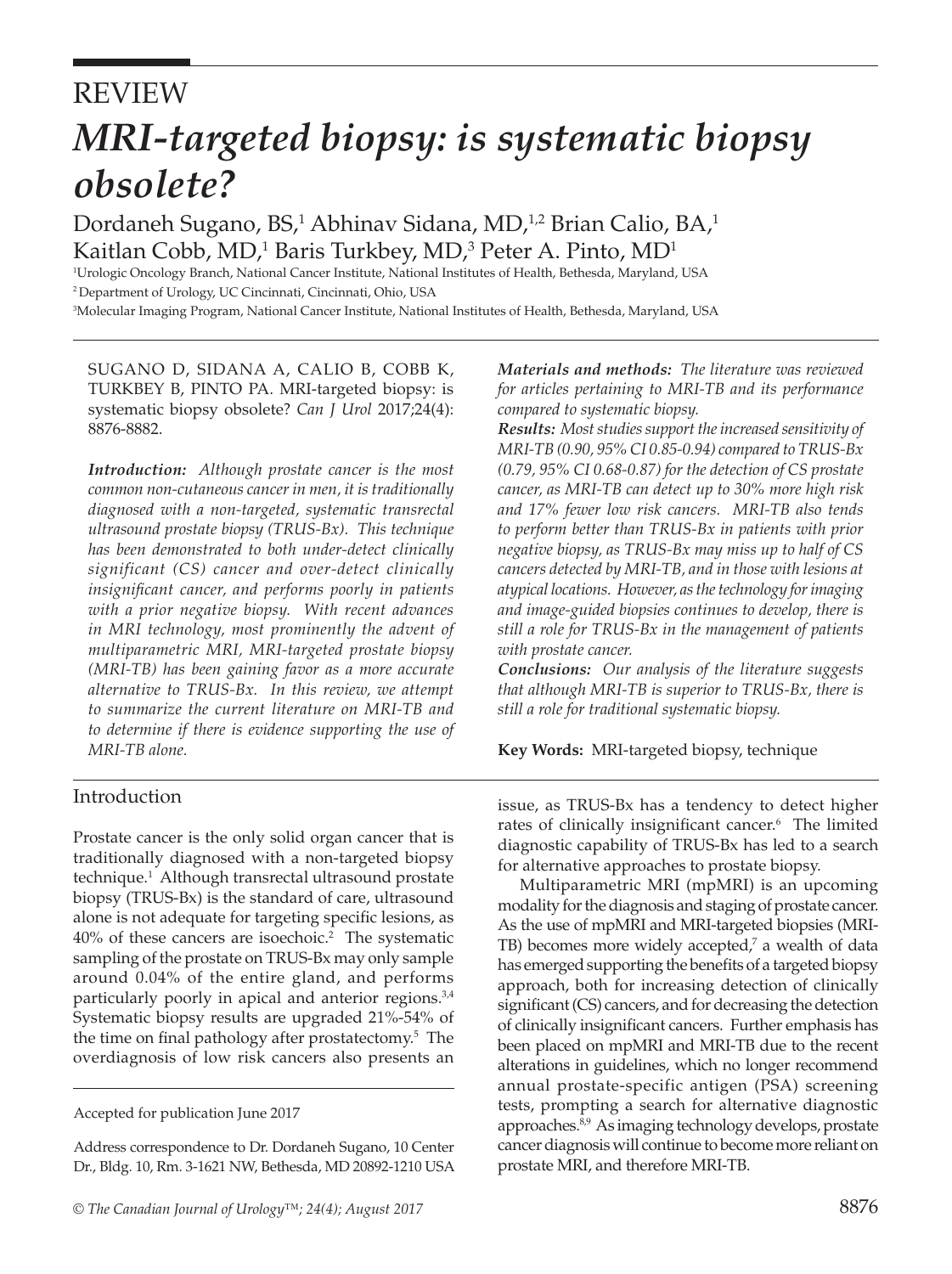With the greater use of MRI-TB, the question arisesis there still a need for TRUS-Bx? In this review, we aim to analyze the available literature in order to determine whether MRI-TB alone is sufficient to adequately detect CS prostate cancer.

# MpMRI

mpMRI of the prostate has been shown to be more accurate than standard imaging techniques not only for the detection of prostate cancers but also for the ability to identify higher grade cancers.<sup>10</sup> mpMRI generally consists of several modalities, including T2 weighted imaging, diffusion weighted imaging (DWI), dynamic contrast enhanced (DCE) MRI, and sometimes MR spectroscopy. Each of these modalities has its own strengths and weaknesses; however, combined, they produce sensitivity and specificity of 90% and 88% in the detection of tumor foci > 0.5cc, compared to histopathology after radical prostatectomy (RP).<sup>11</sup> When RP specimens were analyzed in patient-specific molds based on mpMRI images, the positive predictive value was as high as 98%.12 In the recent PROMIS randomized control trial, the sensitivity of mpMRI was 93% in the detection of CS prostate cancer, compared to 48% for TRUS-Bx, although specificity was  $41\%$  and  $96\%$ , respectively.<sup>13</sup> In addition, in a series of patients with negative mpMRI, TRUS-Bx found CS cancer in 0% of biopsy naïve patients and 4% of prior negative biopsy patients.<sup>14</sup> The excellent diagnostic capacity of mpMRI forms the basis for the improved accuracy observed on MRI-TB.

# MRI-TB

#### *Techniques*

MRI-TB involves the use of MR images to guide biopsy of specific areas in the prostate and can be accomplished in three ways: software fusion of MRI and ultrasound images (MRI-TRUS fusion biopsy), direct "in-bore" MRI biopsy, and cognitive fusion. MRI-US fusion biopsy is now the most widely used MRI-TB technique. This technique was designed as an office-based alternative to in-bore MRI-guided biopsy, and various platforms have been developed which will register a prior MR image to the ultrasound image visualized during the procedure.<sup>15</sup> Tumors that are found to be suspicious on mpMRI can be directly overlaid in-vivo, allowing for accurate targeting and concurrent confirmation of needle placement. Inbore MRI biopsy involves performing prostate biopsy in the MRI gantry itself. As with software fusion, biopsy needles can be visualized in real time. However, this procedure is time consuming and costly, and often necessitates general anesthesia. Cognitive fusion is the third form of MRI-TB in which the operator uses prior knowledge of prostate tumor locations on MRI to direct an ultrasound-guided biopsy. Although this technique does not incur the cost of a software fusion device, it requires significant proficiency on the part of the operator, resulting in a great deal of variability in performance.<sup>10,15</sup>

## *Cancer detection rates*

One difficulty in the analysis of the literature on MRI-TB is the heterogeneous nature of studies, which vary



**Figure 1.** A 70-year-old man with serum PSA = 10.26 ng/mL and prior negative TRUS-guided biopsy. PIRADS 5 lesion seen on T2W MRI **(A)**, ADC map **(B)**, DWI **(C)**, and DCE **(D)** (arrows). Lesion was sampled via MRIultrasound fusion biopsy **(E)**, revealing Gleason 3 + 4 prostate cancer.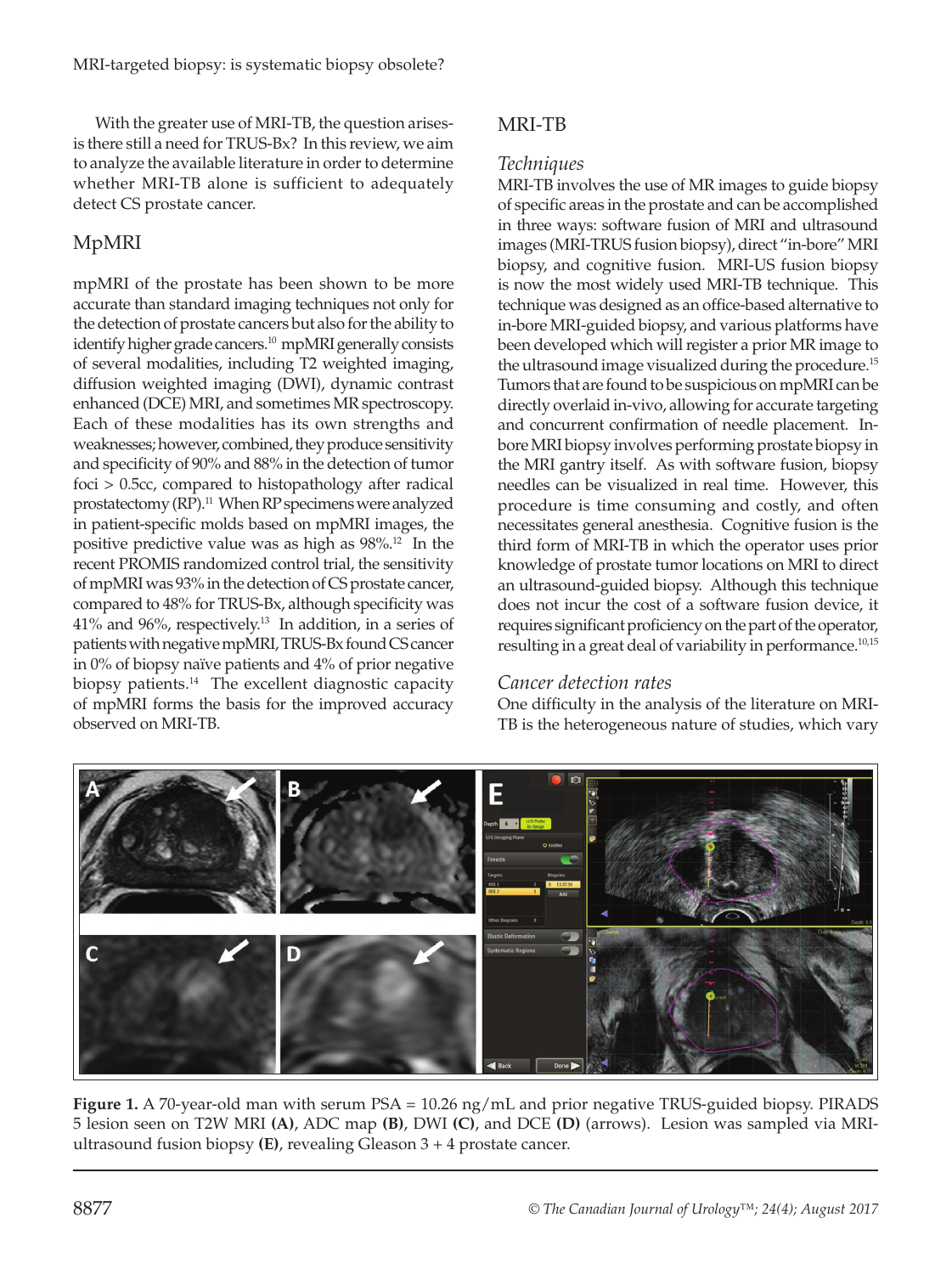greatly in aspects ranging from patient population to the definition of "clinical significance." However, multiple systematic reviews, including a recent metaanalysis by Wegelin et al, have found that despite the wide range in the cancer detection rate (CDR) and CS CDR, both fusion biopsy and in-bore biopsy detected more CS cancers and tended to detect fewer clinically insignificant cancers compared to TRUS-Bx,  $6,16-18$  Figure 1. In addition to this overall improved performance, MRI-TB has also been found to have superior cancer detection in enlarged prostates, where standard biopsy has a higher risk of under-sampling the gland,<sup>4,19</sup> and in locations which are traditionally difficult to sample, such as anterior and midline regions.<sup>20-22</sup> Siddiqui et al were the first to demonstrate that MRI-US fusion biopsy had a similar CDRs to standard biopsy (46.0% versus 46.8%), but detected 30% more high risk and 17% fewer low risk cancers.<sup>23</sup> They concluded that MRI-US fusion was more accurate than TRUS-Bx or combined biopsy (MRI-US fusion + TRUS-Bx) for intermediate to high risk cancers, and that the supplementation of targeted biopsy with TRUS-Bx provided little additional benefit. In their 2015 study, Salami et al found comparable results, with similar CDRs for MRI-US fusion and TRUS-Bx, and a significantly higher CS CDR in fusion biopsy.3 Although fusion biopsy performed remarkably well in their cohort, the investigators continued to recommend a combination of targeted and systematic biopsy. As with MRI-US fusion biopsy, Pokorny et al found that in-bore biopsy detected almost twice as many intermediate/high risk cancers compared to TRUS-Bx, and considerably fewer low risk cancers.<sup>24</sup> It is not surprising, considering the relatively poor performance of TRUS-Bx, that the majority of the literature suggests that MRI-TB is superior to TRUS-Bx in the detection of CS cancer, while simultaneously avoiding the overdiagnosis of clinically insignificant cancer.

## *False negative rates*

It has been established that MRI-TB provides increased diagnostic accuracy, but is it accurate enough to stand on its own? What is the risk of forgoing standard TRUS-Bx? A 2015 study by Delongchamps et al concluded that only 4% of CS cancers would be under-detected by MRI-US fusion alone,<sup>1</sup> and several other reports have found similar rates of missed or misclassified CS cancer.3,25,26 Furthermore, Siddiqui et al found that the addition of TRUS-Bx to MRI-US fusion only resulted in a 2% upgrade in risk category from benign or low/ intermediate risk to high risk.<sup>23</sup> They calculated that the number needed to biopsy in order to detect one additional case of high risk prostate cancer on systematic biopsy was 200 patients, and that for every additional

"targeted biopsy" defined as ultrasound targeting of the sextant containing the index lesion previously identified on mpMRI2 . They enrolled 1140 men

randomized in two cohorts: the first cohort underwent TRUS-Bx and the second cohort underwent prostate mpMRI followed by targeted and random biopsy. The CDR was much lower in the TRUS-Bx cohort compared to the targeted cohort (37% versus 73%). In addition, none of the patients with negative MRI and negative first biopsy were found to have CS disease on subsequent saturation biopsy (45 cores). Unfortunately, the data on MRI-TB was analyzed in combination with TRUS-Bx so it is impossible to assess the efficacy of MRI-TB alone. However, the substantial increase in cancer detection observed with the addition of MRI-TB speaks to its diagnostic benefit.

A third study by Arsov et al is unique in that it directly compared two types of MRI-TB in patients with prior negative biopsy.<sup>29</sup> The investigators found that in-bore biopsy alone was comparable to MRI-US

case of CS cancer detected, 17 cases of clinically insignificant cancer would also be detected. However, other studies have found higher false negative rates for fusion biopsy. In an analysis from Filson et al, TRUS-Bx revealed CS cancer in 16% of men with negative MRI, and in patients with positive MRI, fusion biopsy missed 18% of cases (compared to 21% TRUS-Bx).<sup>27</sup> Overall, however, the false negative rates of MRI-TB were relatively low, and tended to include a larger proportion of clinically insignificant cancers.

## *Randomized control trials*

Most studies on the efficacy of MRI-TB are not randomized, and many are retrospective in nature. However, a recent randomized control trial by Baco et al of 175 patients compared an mpMRI positive cohort which received a combination of MRI-US fusion and TRUS-Bx, to an mpMRI negative cohort which received only TRUS-Bx.28 The CS CDR for MRI-US fusion alone in the MRI positive cohort was not significantly different than the CS CDR of standard biopsy in the MRI negative cohort (38% versus 49%). In the positive MRI cohort, although MRI-US fusion missed 10% of CS cancers, it detected all cancers missed by TRUS-Bx, further demonstrating the unreliability of TRUS-Bx. This study was limited by a low sample size, use of a 1.5T magnet rather than a 3T, and lack of DCE on mpMRI. Although MRI-US fusion was not found to have significantly higher CS cancer detection compared to TRUS-Bx, it was able to detect CS cancers missed by TRUS-Bx.

A larger, randomized prospective study by Panebianco et al compared standard of care TRUS-Bx to a combination of TRUS-Bx and MRI-TB, with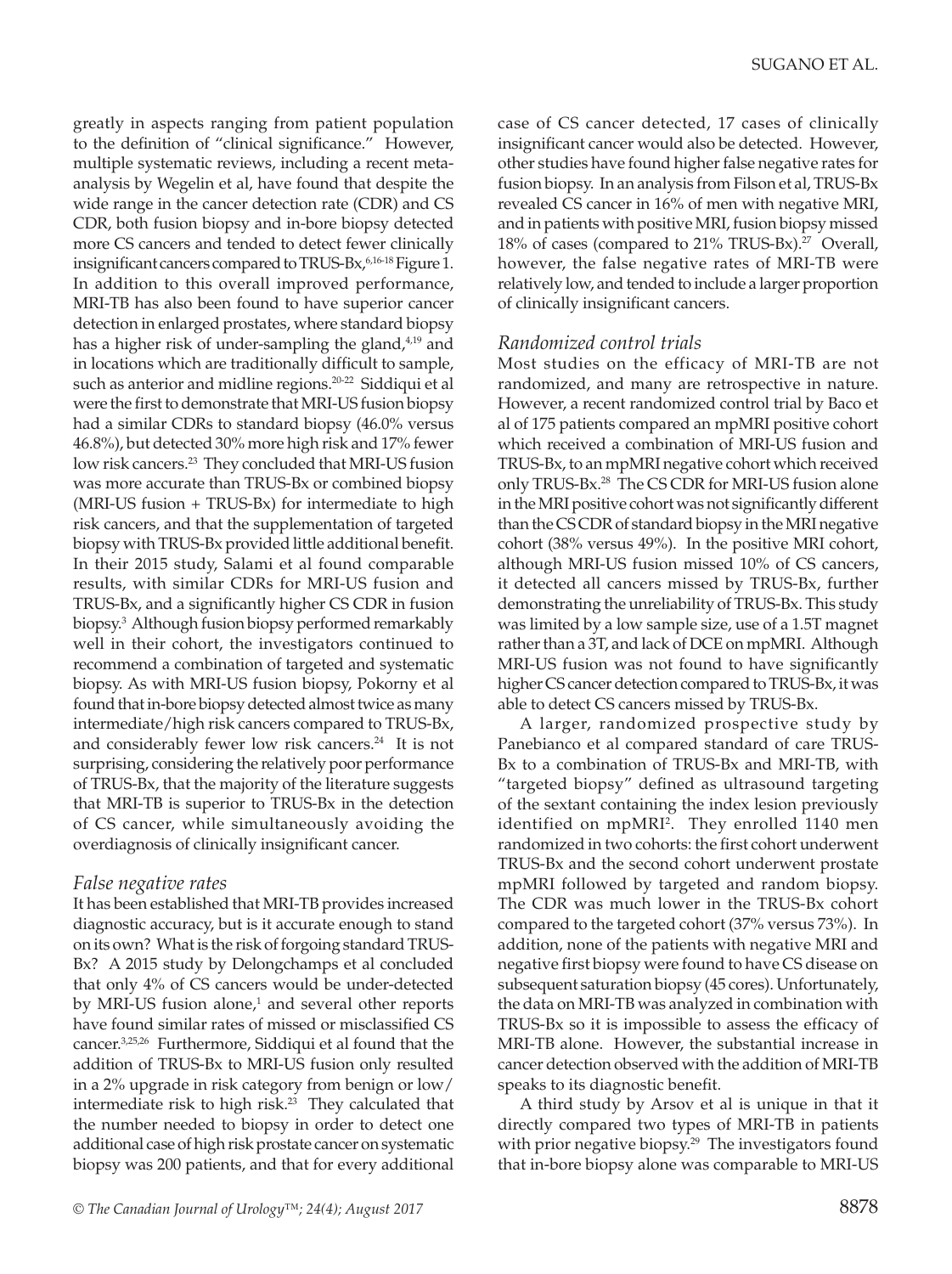fusion biopsy alone (CS CDR 29% versus 26%). They calculated that the number of cores needed to detect one CS tumor was 19 for in-bore biopsy, 21 for MRI-US fusion, and 48 for TRUS-Bx. The study concluded that in patients with suspicious lesions on mpMRI, the addition of TRUS-Bx added minimal benefit to in-bore biopsy. Unfortunately, this study was limited by small sample size secondary to early cessation and did not meet the primary endpoint (CDR  $\geq 60\%$  in the MRI-TRUS cohort and  $\geq 40\%$  in the in-bore cohort). However, the results suggest that both in-bore biopsy alone and MRI-US fusion alone are superior to TRUS-Bx, and that both techniques yield a relatively high proportion of CS cancer in a cohort with traditionally low levels of cancer detection.

There is a need for further randomized control trials to determine if and when MRI-TB alone will be sufficient for the diagnosis of prostate cancer. One such study is the PRECISION trial, a multi-institutional randomized control trial currently in progress. The PRECISION trial will compare MRI-TB to systematic TRUS-Bx in biopsy-naïve men for the diagnosis of CS and clinically insignificant cancer, and its results may provide further insight into the possibility of a diagnostic pathway involving exclusively MRI-TB. However, current studies suggest that although MRI-TB has comparable or superior cancer detection when compared to TRUS-Bx, there is still a small proportion of significant cancers that are detected on standard biopsy alone.

## *Prior negative biopsy*

The use of MRI-TB has long been of interest in patients with one or more prior negative biopsies. Vourganti et al found that in patients with prior negative biopsy, TRUS-Bx missed half of all high grade cancers detected by MRI-TRUS fusion biopsy.<sup>30</sup> In the case of multiple negative biopsies, a multi-institutional analysis by Sidana et al found that with each additional biopsy, the CDR on TRUS-Bx decreased while the CDR on MRI-TRUS fusion remained constant.<sup>31</sup> An interesting study by Hong et al looking at patients specifically with prior negative fusion biopsy found that fusion biopsy was particularly useful in detecting smaller lesions which had been missed on initial biopsy.32,33 When compared to other tools used to stratify patients with prior negative biopsy, such as prostate health index and prostate cancer antigen 3, mpMRI has also been shown to be superior. On decision curve analysis for predictors of prostate cancer, mpMRI provided the most significant increase in predictive ability, when added to the researchers' base model, with an area under the curve of 0.936.<sup>34</sup> In light of the data supporting targeted biopsies in the prior negative cohort, a recent consensus statement was released by

the American Urological Association and the Society of Abdominal Radiology recommending prostate MRI and MRI-TB for patients with prior negative TRUS-Bx.<sup>35</sup>

#### *Correlation with post prostatectomy pathology*

Much of the literature concerning MRI-TB compares targeted biopsy to standard biopsy, and not to whole gland prostate specimens, which can be considered the "gold standard" for histologic diagnosis. When compared to whole-gland pathology, MRI-US fusion has upgrade rates of 44%-54%, with a combined biopsy concordance of 82% and 81%.36,37 Siddiqui et al calculated that the sensitivity of fusion biopsy versus standard biopsy for predicting whole-gland pathology was 77% versus 53%, and that the AUC for mpMRI-US fusion was significantly greater than the AUC of TRUS-Bx or combined biopsy. In their randomized control study, Panebianco et al found that mpMRI had a sensitivity and specificity of 86% and 94% compared to RP results.<sup>2</sup> As with fusion biopsy, only a small proportion of studies compare the performance of in-bore biopsy to final pathology after prostatectomy. One study by Hambrock et al demonstrated the concordance between in-bore biopsy and whole gland prostate specimens obtained after RP to be 81% as compared to 55% on 10-core TRUS-Bx, and the authors concluded strongly in favor for the use of MRI-TB.<sup>38</sup> Although MRI-TB appears to have the potential for good predictive ability of whole-gland pathology, the concordance rate for combined biopsy remains higher than that of MRI-TB alone.

#### *Comparison with saturation biopsy*

How does MRI-TB compare to the other alternative to standard biopsy: saturation biopsy? Radtke et al compared fusion biopsy to saturation biopsy of the whole prostate, with a median of 24 cores/gland. They found no difference in the detection rates of CS cancer between fusion biopsy and saturation biopsy, but found that fusion biopsy avoided the over-diagnosis of 43.8% of low grade tumors.<sup>39</sup> They also found that fusion biopsy missed 0% of CS cancers in patients with a prior negative biopsy, concluding that fusion biopsy alone was comparable to saturation biopsy, while taking fewer cores. Kaufmann et al compared in-bore biopsy to saturation biopsy and found that, similar to fusion biopsy, in-bore biopsy had a comparable CDR to saturation biopsy in prior negative patients while taking fewer cores per patient. $40$  In addition, they found CS cancer in all positive biopsies taken with the in-bore technique, indicating that it had a tendency towards diagnosing higher risk cancers. These results indicate that MRI-TB is either superior or comparable to saturation biopsy, while requiring far fewer biopsy cores.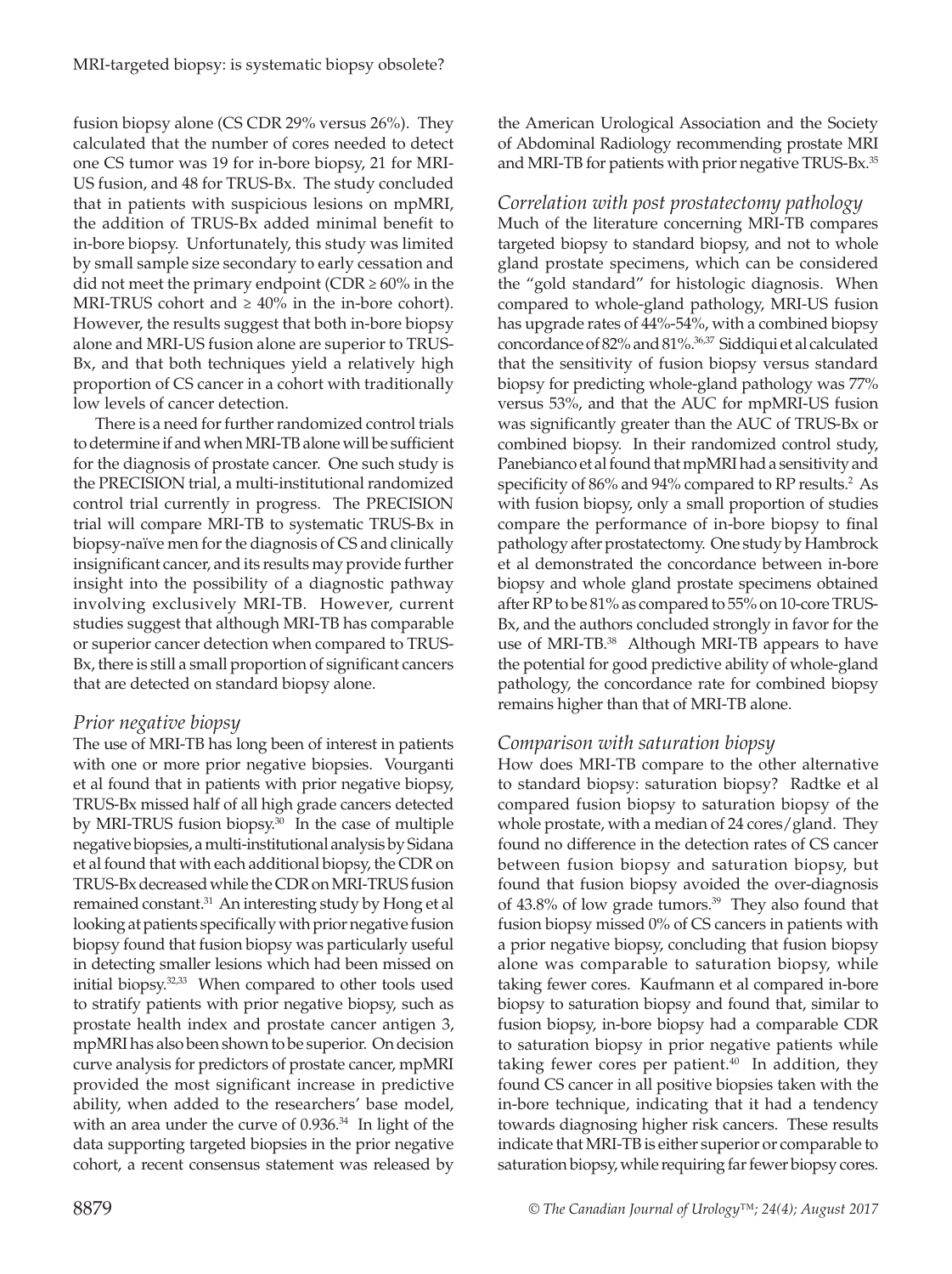#### Sugano ET AL.

#### *Learning curve*

Although MRI-TB has been found overall to have superior diagnostic capability when compared to TRUS-Bx, many studies continue to recommend the use of combined systematic and targeted biopsy, citing lower accuracies of MRI-TB when compared to combined biopsy.18,27,36,41 One factor contributing to the variability in reported results on MRI-TB is the operator skill necessary to perform a targeted biopsy. Although requiring less expertise than cognitive fusion, both MRI-US fusion and in-bore MRI biopsy require the experience necessary to identify suspicious lesions on MRI and target them in real time. Recent research by Calio et al demonstrated a significant increase in MRI-US fusion biopsy detection of age/PSA-controlled CS cancer detection, as well as a significant decrease in clinically insignificant cancer detection, over a period of 10 years.<sup>42</sup> These results demonstrate the learning curve required to successfully utilize MRI-TB.

#### Complications

Many studies have documented a rise in complication rates after prostate biopsy, largely due to infections, as well as an increase in fluoroquinolone-resistant strains.<sup>43,44</sup> Analysis of the English National Cancer Registry showed a significant increase (20%) in the rate of hospitalization after prostate biopsy in the study period alone.<sup>43</sup> Although complications of prostate biopsy are typically minor (pain, bleeding), rarely, septic shock and Fournier's gangrene may occur.<sup>43,45</sup> Therefore, any measure which may reduce these complications is a welcome one. A review by Loeb et al found higher rates of infection and post-biopsy pain with increased biopsy cores.<sup>45</sup> An analysis of the SEER database found a 1.7-fold increase in the rate of both hospitalizations and serious infectious complications for each additional prostate biopsy performed. The correlation between both number of biopsy cores and additional biopsies, and post-biopsy complications serves as a reminder that performing both TRUS-Bx and MRI-TB, although increasing accuracy, does not come without risk.

It is difficult to compare complication rates between MRI-TB and TRUS-Bx, as the former is rarely performed without the latter. A review by Borghesi et al found that MRI-TB had lower complication rates than either transrectal or transperineal TRUS-Bx, although they did not differentiate between MRI-TB alone and MRI-TB + TRUS-Bx. They found that rates of hematuria and urinary retention were far lower for MRI-TB compared to TRUS-Bx, and that the hospitalization rate for MRI-TB was as low as 0%.<sup>44</sup> Furthermore, a recent study by Egbers et al found that pain duration and intensity were lower for in-bore biopsy alone than for TRUS-Bx performed a median of 13 months earlier.<sup>46</sup> As the literature suggests that MRI-TB tends to have lower rates of complications post-biopsy, performing MRI-TB alone may prove to be a safer alternative to combined targeted and random biopsy. Using MRI-TB biopsy, a more accurate diagnosis can be made using fewer cores, theoretically decreasing complications from prostate biopsy.

#### Cost

A common practical concern is the cost of the MRI-TB diagnostic pathway. True long term cost effectiveness of mpMRI and subsequent MRI-TB in comparison to standard TRUS-Bx is difficult to accurately calculate. One must consider the initial system acquisition cost, the cost of each diagnostic pathway, as well as the cost of the treatment, or lack thereof, in addition to life years gained and/or lost.

Initial investment in new technology is always required and is not insignificant. In the U.S., the initial acquisition cost of the MRI-TB system ranges from \$200,000-\$300,000. However, when analyzing the cost savings of the MRI-TB pathway, the data suggests that true long term savings lies in the prospect of fewer prostate biopsies required, and additionally, the possible decrease in definitive treatment performed in cases indolent disease.<sup>23,24</sup>

Approximately 1 million prostate biopsies are performed in the U.S. per year, with each having a total procedural cost ranging from \$500-\$4000.<sup>47</sup> The vast majority of these are TRUS-Bx. The complication rates of TRUS-Bx have increased over the years,<sup>45,48</sup> with reports of fever after 4.2% of prostate biopsies, and 0.8% of patients requiring hospitalization.<sup>49</sup> These complications are, as stated above, related to the number of biopsies performed as well as the number of cores taken at the time of biopsy. With MRI-TB, there is potential for a decrease in the number of overall prostate biopsy procedures as well as the number of cores required during each procedure. This cost savings was demonstrated by Lotan et al in a model for men with a prior negative biopsy reported.<sup>50</sup> In this study, the overall cost for 100 men was \$90,400 and \$87,700 for standard TRUS-Bx and MRI-TB arms, respectively. Irrespective of cost, MRI-TB has been demonstrated, in several studies, to result in higher quality-adjusted life years for patients.<sup>51,52</sup>

Although MRI-TB may require higher up-front expense, it may be demonstrated to become an essential screening tool which may allow patients to follow a pathway that ultimately treats patients effectively and safely is a far less invasive way than our current standard of care. In addition, MRI-TB has been shown to be a more cost effective pathway.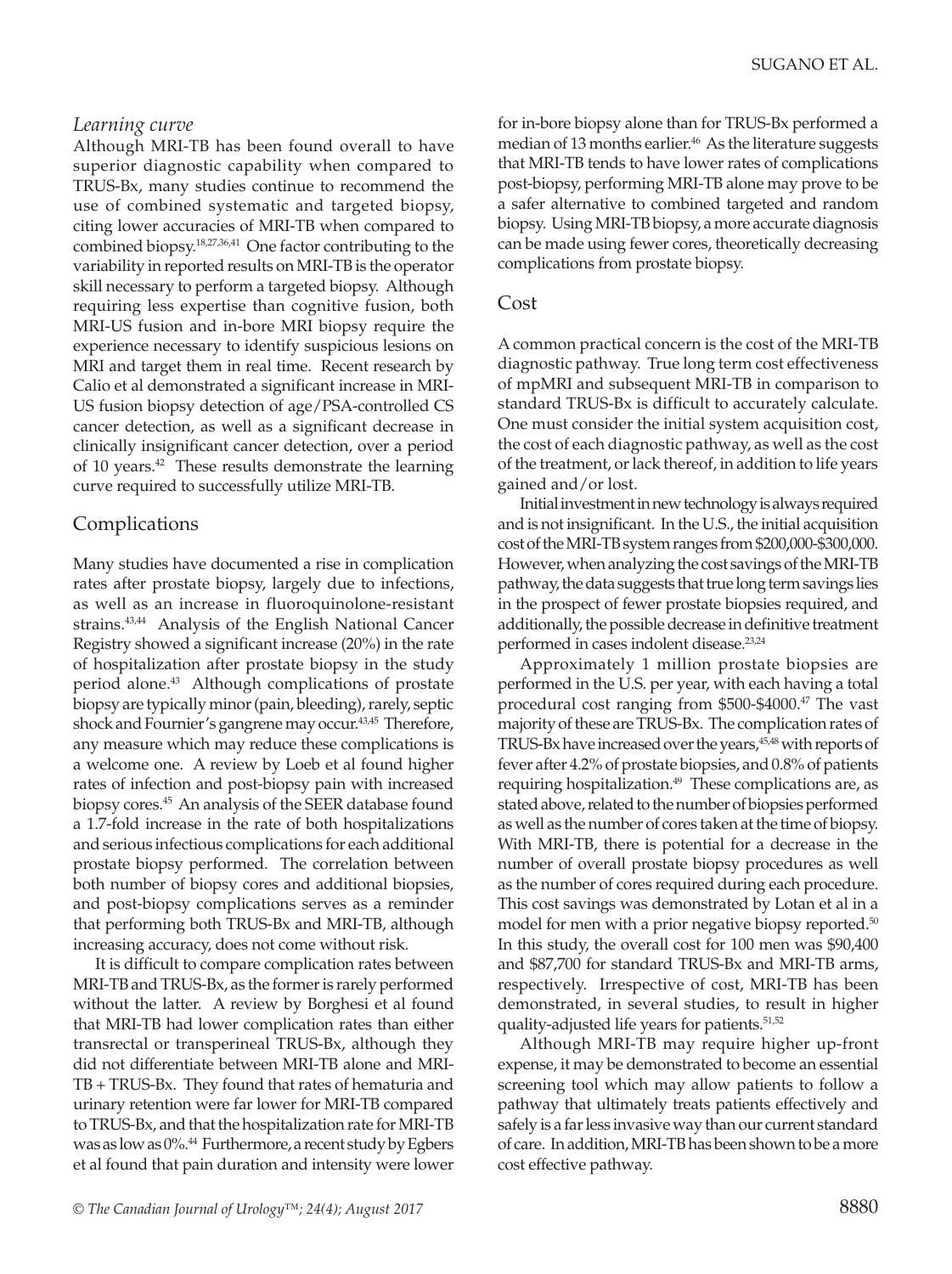## **Conclusions**

MRI-TB, in particular software fusion and in-bore biopsy, has been shown in numerous studies to accurately detect the majority of CS prostate cancers, many of which are missed on TRUS-Bx. In contrast, TRUS-Bx has a low diagnostic yield and adds to a great deal of the overdiagnosis of clinically insignificant cancers. The treatment of these low risk cancers is a burden, not a benefit, and adds to both healthcare costs and complication rates. In addition, the inconclusive nature of a negative TRUS-Bx, particularly in patients with prior negative TRUS-Bx, leads to a great deal of unnecessary anxiety and concern for both patients and providers. Although most of the literature suggests that MRI-TB is more accurate, TRUS-Bx is valuable in that it captures a small proportion of CS cancers missed by MRI-TB. Therefore, we conclude that the current literature supports the recommendation of combining targeted and standard biopsy rather than performing either alone. There is a need to further develop current technology, particularly MRI-US fusion software, in order for MRI-TB to be sufficient as a standalone procedure. Improvements in lesion registration, targeting, and user interface will help to mediate the significant learning curve required to master what is still a difficult procedure. However, as prostate imaging and biopsy technology continues to improve, MRI-TB will likely outpace standard biopsy and perhaps, in the future, replace it altogether.  $\Box$ 

#### References

- 1. Delongchamps NB, Lefevre A, Bouazza N, Beuvon F, Legman P, Cornud F. Detection of significant prostate cancer with magnetic resonance targeted biopsies--should transrectal ultrasoundmagnetic resonance imaging fusion guided biopsies alone be a standard of care? *J Urol* 2015;193(4):1198-1204.
- 2. Panebianco V, Barchetti F, Sciarra A et al. Multiparametric magnetic resonance imaging vs. standard care in men being evaluated for prostate cancer: a randomized study. *Urol Oncol* 2015;33(1):17.e11-e17.
- 3. Salami SS, Ben-Levi E, Yaskiv O et al. In patients with a previous negative prostate biopsy and a suspicious lesion on magnetic resonance imaging, is a 12-core biopsy still necessary in addition to a targeted biopsy? *BJU Int* 2015;115(4): 562-570.
- 4. de Gorski A, Roupret M, Peyronnet B et al. Accuracy of magnetic resonance imaging/ultrasound fusion targeted biopsies to diagnose clinically significant prostate cancer in enlarged compared to smaller prostates. *J Urol* 2015;194(3):669-673.
- 5. Siddiqui MM, Rais-Bahrami S, Truong H et al. Magnetic resonance imaging/ultrasound-fusion biopsy significantly upgrades prostate cancer versus systematic 12-core transrectal ultrasound biopsy. *Eur Urol* 2013;64(5):713-719.

8881

- 6. Wegelin O, van Melick HH, Hooft L et al. Comparing three different techniques for magnetic resonance imaging-targeted prostate biopsies: a systematic review of in-bore versus magnetic resonance imaging-transrectal ultrasound fusion versus cognitive registration. Is there a preferred technique? *Eur Urol*  2017;71(4):517-531.
- 7. Muthigi A, Sidana A, George AK et al. Current beliefs and practice patterns among urologists regarding prostate magnetic resonance imaging and magnetic resonance–targeted biopsy. *Urol Oncol* 2017;35(1):32.e31-32.e7.
- 8. Carter HB. American Urological Association (AUA) guideline on prostate cancer detection: process and rationale. *BJU Int* 2013; 112(5):543-547.
- 9. Qaseem A, Barry MJ, Denberg TD, Owens DK, Shekelle P. Screening for prostate cancer: a guidance statement from the Clinical Guidelines Committee of the American College of Physicians. *Ann Intern Med* 2013;158(10):761-769.
- 10. Bjurlin MA, Meng X, Le Nobin J et al. Optimization of prostate biopsy: the role of magnetic resonance imaging targeted biopsy in detection, localization and risk assessment. *J Urol* 2014;192(3): 648-658.
- 11. Villers A, Puech P, Mouton D, Leroy X, Ballereau C, Lemaitre L. Dynamic contrast enhanced, pelvic phased array magnetic resonance imaging of localized prostate cancer for predicting tumor volume: correlation with radical prostatectomy findings. *J Urol* 2006;176(6 Pt 1):2432-2437.
- 12. Turkbey B, Mani H, Shah V et al. Multiparametric 3T prostate magnetic resonance imaging to detect cancer: histopathological correlation using prostatectomy specimens processed in customized magnetic resonance imaging based molds. *J Urol*  2011;186(5):1818-1824.
- 13. Ahmed HU, El-Shater Bosaily A, Brown LC et al. Diagnostic accuracy of multi-parametric MRI and TRUS biopsy in prostate cancer (PROMIS): a paired validating confirmatory study. *Lancet* 2017;389(10071):815-822.
- 14.Wysock JS, Mendhiratta N, Zattoni F et al. Predictive value of negative 3T multiparametric magnetic resonance imaging of the prostate on 12-core biopsy results. *BJU Int* 2016;118(4):515-520.
- 15. Logan JK, Rais-Bahrami S, Turkbey B et al. Current status of magnetic resonance imaging (MRI) and ultrasonography fusion software platforms for guidance of prostate biopsies. *BJU Int*  2014;114(5):641-652.
- 16. Valerio M, Donaldson I, Emberton M et al. Detection of clinically significant prostate cancer using magnetic resonance imagingultrasound fusion targeted biopsy: a systematic review. *Eur Urol*  2015;68(1):8-19.
- 17. Gayet M, van der Aa A, Beerlage HP, Schrier BP, Mulders PF, Wijkstra H. The value of magnetic resonance imaging and ultrasonography (MRI/US)-fusion biopsy platforms in prostate cancer detection: a systematic review. *BJU Int* 2016;117(3): 392-400.
- 18. Schoots IG, Roobol MJ, Nieboer D, Bangma CH, Steyerberg EW, Hunink MG. Magnetic resonance imaging-targeted biopsy may enhance the diagnostic accuracy of significant prostate cancer detection compared to standard transrectal ultrasoundguided biopsy: a systematic review and meta-analysis. *Eur Urol* 2015;68(3):438-450.
- 19.Walton Diaz A, Hoang AN, Turkbey B et al. Can magnetic resonance-ultrasound fusion biopsy improve cancer detection in enlarged prostates? *J Urol* 2013;190(6):2020-2025.
- 20. Volkin D, Turkbey B, Hoang AN et al. Multiparametric magnetic resonance imaging (MRI) and subsequent MRI/ ultrasonography fusion-guided biopsy increase the detection of anteriorly located prostate cancers. *BJU Int* 2014;114(6b):E43-49.
- 21. Kongnyuy M, Sidana A, George AK et al. The significance of anterior prostate lesions on multiparametric magnetic resonance imaging in African-American men. *Urol Oncol* 2016;34(6):254. e215-e221.